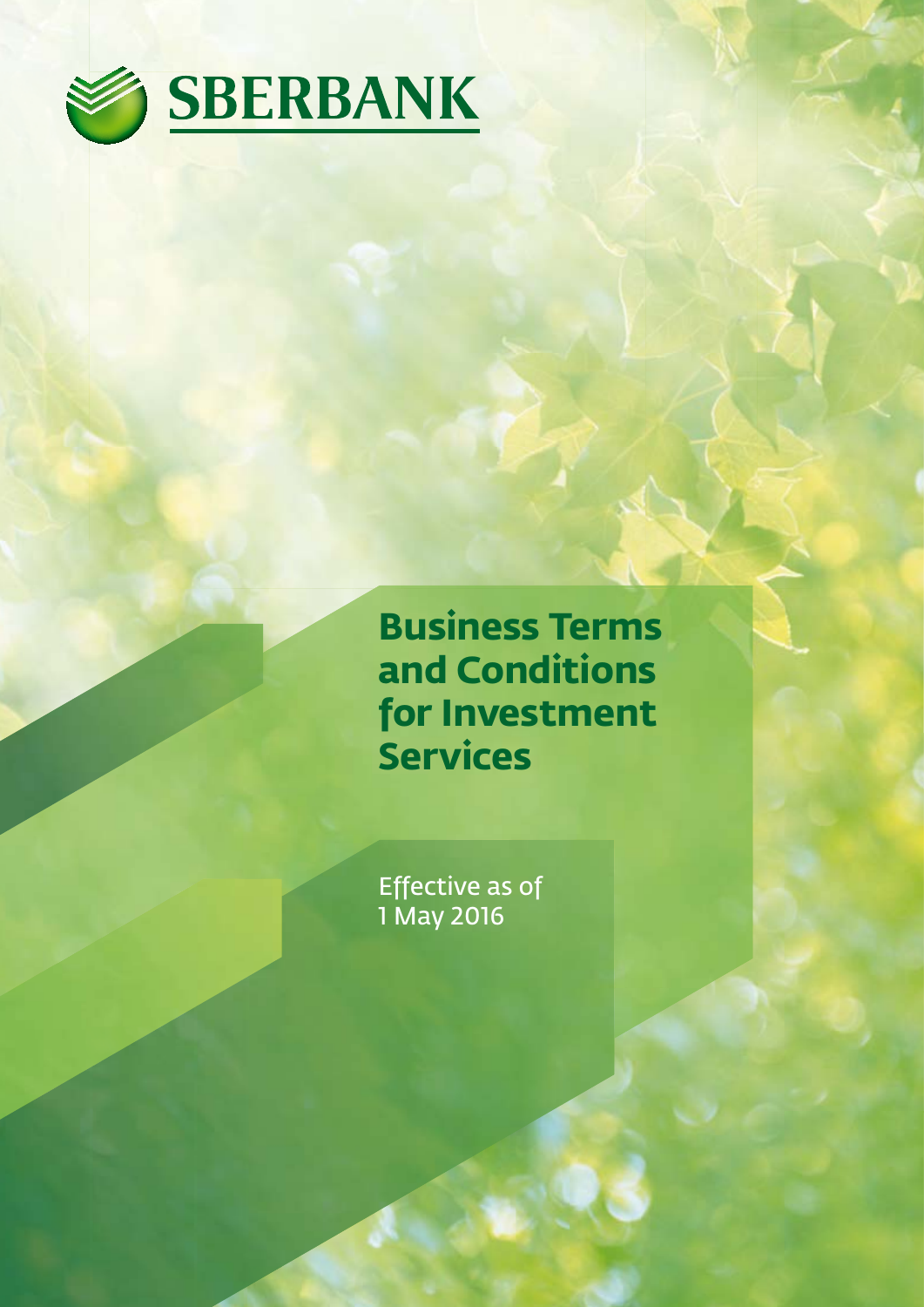## **Part I/ Introduction**

- (1) The following Business Terms and Conditions for Investment Services ("Investment Terms and Conditions") stipulate the binding rules for relationships between Sberbank CZ, a.s., Co. Reg. No.: 25083325, registered in the Commercial Register with the Municipal Court in Prague, File No.: B 4353 ("Bank"), and the Bank's clients ("Client") arising from the activities performed by the Bank in the capacity of a securities broker and other investment-related services.
- (2) The Client has properly understood the Agreement and the Investment Terms and Conditions and in particular explicitly accepts the arrangements set forth herein and marked bold.

## **Part II/ Definitions**

- (1) For the purposes hereof, the following terms have the following meaning:
	- a) Agreement Brokerage Agreement, Administration Agreement, or Master Agreement for Concluding Trades in Investment Instruments entered into by and between the Bank and the Client;
	- b) Bank Sberbank CZ, a.s., with its registered office at 158 00 U Trezorky 921/2, Praha 5 - Jinonice, Co. Reg. No.: 25083325 (see Part III below);
	- c) Brokerage Agreement an agreement for the purchase or sale of securities entered into by and between the Bank and the Client;
	- d) Capital Market Undertakings Act Act No. 256/2004 Sb., governing the undertaking in the capital market, as amended;
	- e) Client a private individual or legal entity having entered into the Agreement with the Bank; and
	- f) Investment Instruments Register a separate register of investment instruments or a register linked to the central register of securities pursuant to Decree of Securities Commission No. 58/2006 Sb., governing the register of investment instruments and registers linked to the central register of securities, as amended.
- (2) The terms not defined herein or in the relevant provisions hereof have a meaning usual in business relations.

# **Part III/ General Information**

#### **Clause III.1/ Bank**

(1) Basic Information:

Sberbank CZ, a.s.

Registered Office: U Trezorky 921/2, 158 00 Praha 5 - Jinonice

Co. Reg. No.: 25083325

Registered in the Commercial Register with the Municipal Court in Prague, File No. B 4353

(2) Contact Details:

Infoline: 800 133 444

Email: mail@sberbankcz.cz

Website: http://www.sberbank.cz

Bank Code: 6800

#### SWIFT: VBOECZ2X

Reuters: SBCZ

(3) Banking Licence:

The Bank is a holder of a banking licence issued pursuant to Act No. 21/1992 Sb., governing the banks, as amended. This licence was issued by the Czech National Bank, with its registered office at Na Příkopě 28, 115 03 Praha 1, on 20 October 1993, under reference No. 2004/1742/520, and includes, among others, authorisation to provide investment services pursuant to the Capital Market Undertakings Act.

- (4) The Czech National Bank is the supervisory authority for the provision of investment services.
- (5) Contact: Czech National Bank, Na Příkopě 28, 115 03 Praha 1, tel.: 224 411 111, www.cnb.cz, green line (particularly for potential complaints): 800 160 170.
- (6) General Information:

The ultimate parent company of the Bank is Sberbank of Russia headquartered in Russia.

- The Bank:
- a) provides loans and guarantees in CZK and foreign currencies;
- b) accepts deposits in CZK and foreign currencies;
- c) maintains current and time deposit accounts in CZK and foreign currencies;
- d) provides standard banking services through a network of branches and agencies;
- e) executes transactions in foreign currencies in the interbank money market;
- f) finances foreign trade and provides related banking services; and
- g) trades in securities.

#### **Clause III.2/ Communication**

- (1) The Bank and the Client communicate with one another in Czech or English, whether orally or in writing.
- (2) The methods of communication, in particular as regards the orders for individual investment services, are regulated in the respective Agreement.

#### **Clause III.3/ Conflict of Interest**

- (1) The conflicts of interest (if any) are managed with reference to the rules drafted by the provider of investment services in accordance with law. These rules define in particular:
	- a) efficient ways of handling information that might give rise to a conflict of interest;
	- b) independent internal management and control system;
	- c) remuneration system designed to avoid a conflict of interest; and
	- d) organisational and personnel structure designed to avoid a conflict of interests.
- (2) These rules are regulated in the document "Client Protection against Conflict of Interest".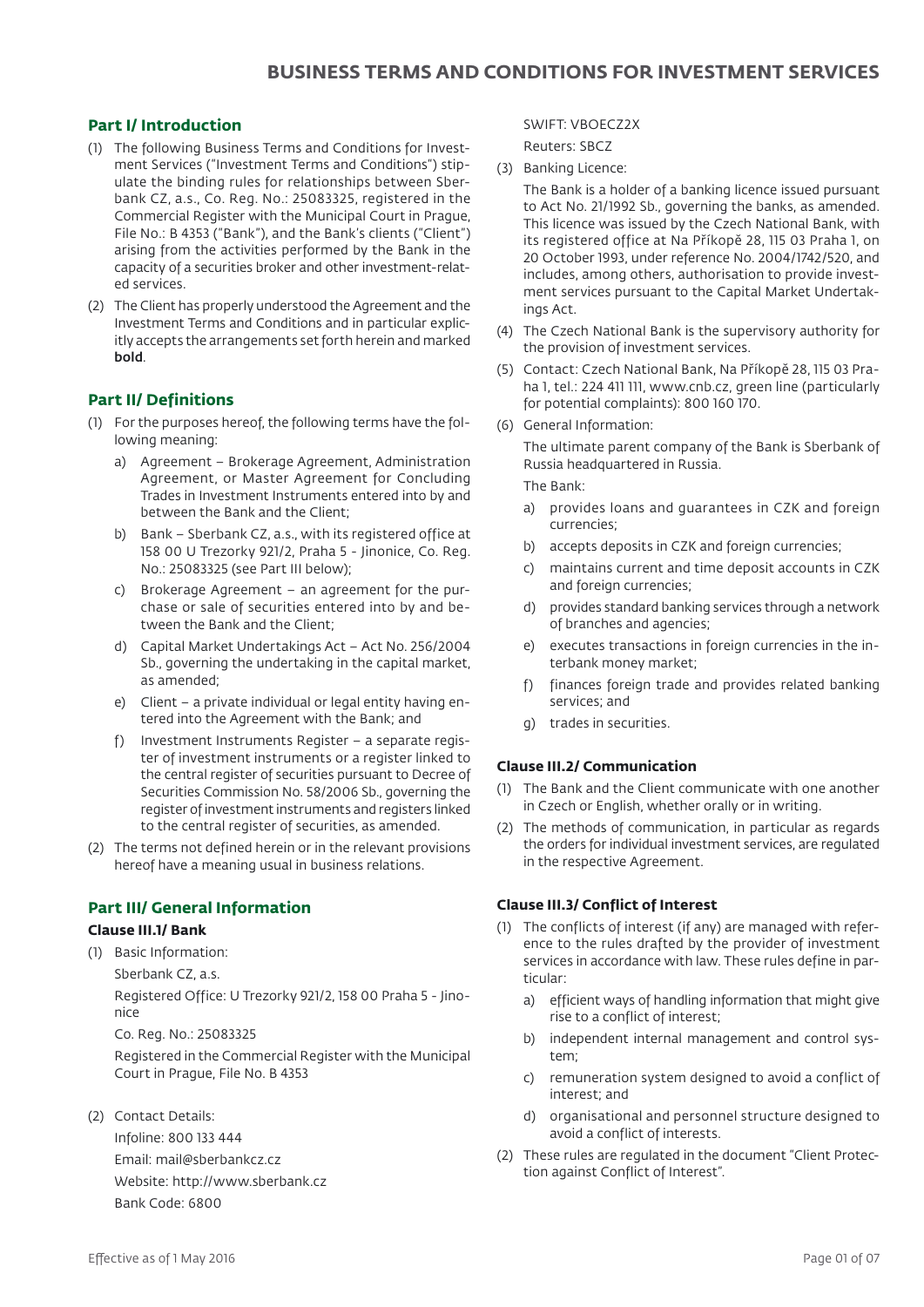## **Part IV/ Contractual Relationship**

#### **Clause IV.1/ General Terms and Conditions**

- (1) In signing the Agreement, the Client confirms that no legal regulation or contractual or other commitment or obligation has been breached by entering into the Agreement and that no other approvals by any of the Client's bodies or other entity are necessary for entering into the Agreement.
- (2) The legal capacity of a private individual to make legal acts may not be limited. If so requested by the Bank, private individuals prove their identity when dealing with the Bank against their identification card; legal entities submit documentation proving their existence; persons representing a legal entity prove their authorisation to act on behalf of the same. The Bank may request that the documents specified herein be submitted in an original or officially verified copy executed in the Czech language or officially translated into the Czech language.
- (3) In accordance with the Capital Market Undertakings Act, the Clients are classified by the Bank as: retail clients, professional clients, or eligible counterparties; of which the Clients are informed by the Bank in the document "Client Categorisation" received by the Client from the Bank against signature. If so agreed in writing by and between the Bank and the Client, the Client's classification may be altered.

#### **Clause IV.2/ Securities Administration**

- (1) The Client's securities are administered and held by the Bank in the Client's account; unless the Bank and Client agree otherwise, the Client is thus requested to enter into the Brokerage Agreement and a related agreement for the administration of securities.
- (2) The Bank is not obligated to accept orders under the Brokerage Agreement unless the terms and conditions stipulated in Paragraph 1 hereof are met.

## **Part V/ Rights and Responsibilities**

#### **Clause V.1/ Bank's Rights and Responsibilities**

- (1) In performing the Agreement, the Bank must proceed with professional care that, in particular, consists in qualified, honest and fair conduct in the best interests of the Clients and proper functioning of the market.
- (2) The Bank must demonstrably inform the Client about potential risks related to the requested service or order, hedging options related to such risks and other circumstances stipulated by law (see Part XII hereof).
- (3) The Banks informs the Client about the performance of the service provided by the Bank; and does so in the manner and time limits stipulated in the Capital Market Undertakings Act and implementing regulations.
- (4) The Bank does not provide tax consultancy and assumes no liability for tax consequences for the Client in excess of the Bank's statutory duties.

#### **Clause V.2/ Registration of Investment Instruments**

(1) In accordance with the Capital Market Undertakings Act, the Bank – acting in the capacity of a securities broker – registers the Client's assets in asset accounts. The domestic investment instruments are registered in the Bank's

account opened with the Central Securities Depository Prague (or in the Investment Instruments Register) with a register linked to the Central Securities Depository Prague (or other Investment Instruments Register). The foreign investment instruments are registered by Volksbank Wien AG; the share certificates, however, are registered for the Bank by an investment company under a distribution agreement entered into by and between the Bank and the investment company in question. The Bank's internal register of the foreign investment instruments and share certificates is maintained as a register linked to a central register of securities. The Bank registers the investment instruments in the owners' accounts.

#### **Clause V.3/ Client's Investment Instruments and Funds**

- (1) In fulfilling its obligation to maintain the Client's investment instruments or funds in compliance with the following rules, the Bank proceeds as follows:
	- a) keeps records, in particular accounting records, consistently distinguishing the assets maintained for one Client from the assets maintained for other Clients or from the Bank's own assets;
	- b) keeps and makes records in the Investment Instruments Register as stipulated by law in accordance with the trading day schedule stated below in Part VII/ Paragraph 4;
	- c) regularly reconciles the accounting and other mandatory records maintained with respect to the Client's financial instruments and funds;
	- d) regularly issues to the Client a statement of records in question; and
	- e) participates in accordance with its legal obligations in the following systems of compensation:
		- ea) Securities Traders Guarantee Fund (see Part XII/ Clause XII.3 hereof); and
		- eb) Financial Market Guarantee System (Deposit Insurance Fund) (see Part XII/ Clause XII.4 hereof).

## **Clause V.4/ Client's Rights and Responsibilities**

- (1) The Client must immediately inform the Bank about any changes in the disclosed identification details, changed signature specimens applicable to the current accounts opened with the Bank, new community property of spouses or changes in any data related to the Client recorded in the Investment Instruments Register. Clients failing to inform the Bank about the changes are liable for damage incurred by the Bank with respect to such failure.
- (2) In an appendix to the Agreement, the Client may authorise a third party to act under the Agreement on Client's behalf.
- (3) If the character of the legal act that the Bank is to make under the Client's order so requires, the Client must provide the Bank with the necessary power of attorney.

## **Clause V.5/ Fees**

(1) The services provided by the Bank under the Agreement are subject to the fees and costs stipulated in the List of Fees valid on the day the paid service is provided, or to the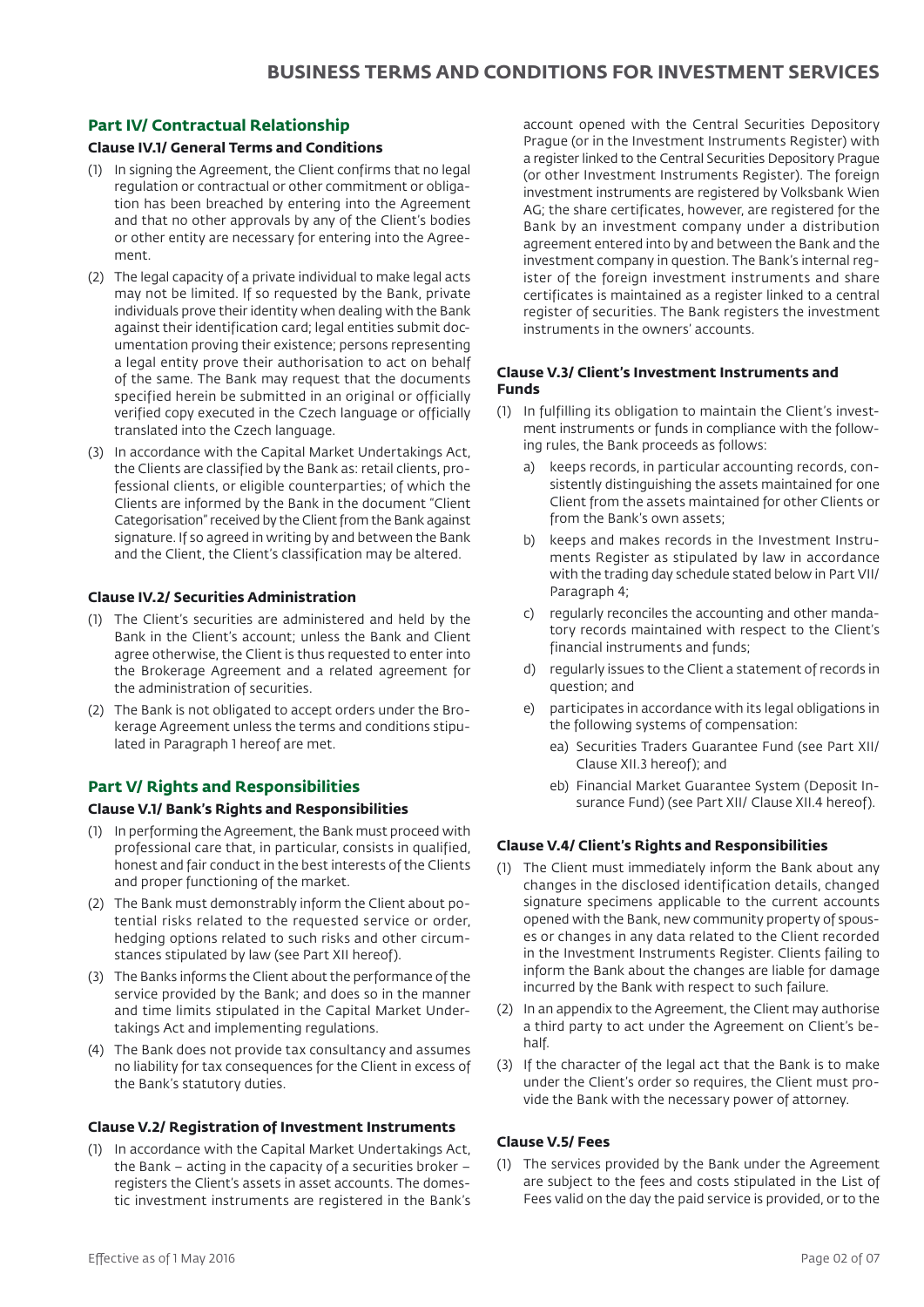fees and costs agreed in the respective Agreement. The fees are debited from the current account specified in the order upon settlement of a trade in question. The current List of Fees is available on the Bank's website.

## **Clause V.6/ Claims and Complaints**

(1) The Client may complaint about the fulfilment of the Bank's contractual obligations under the Agreement. The process of filing and handling the complaints is governed by the Bank's Claims Code in force.

## **Part VI/ Disclosed Information**

- (1) Pursuant to the Capital Market Undertakings Act, and based on the kind and extent of investment services requested by the Client, the Bank must obtain from the Client information regarding the Client's expertise and experience as regards the investments, financial situation and intentions as to what should be achieved by means of the requested service.
- (2) In this respect, the Bank requests the Client to complete the investment questionnaire "Client Investment Profile" whereby the Client is not obligated to answer the questions; if the Client answers the question, the Client does so entirely at the Client's discretion. Nonetheless, the Client hereby acknowledges that certain services may be provided only after the requested information is disclosed. Information disclosed by the Client in this respect is considered confidential.

#### **Part VII/ Trades**

- (1) Trades executed on execution venues are regulated by the terms and conditions stipulated in the Agreement as well as by the terms, conditions and rules applicable to the execution venue in question. In case of temporary discrepancies between the Investment Terms and Conditions and the terms, conditions and rules applicable to the execution venues, the latter prevail.
- (2) The Bank accepts the orders given in relation to the investment instruments during business days from 8.30 pm until 5.00 pm (CET or CEST). The stated period for accepting the orders poses a risk for the Clients trading in foreign markets operating in other time zones as these will be unable to respond to the developments in the price of the investment instruments outside the established hours.
- (3) The Bank may process the orders to execute a trade with respect to foreign securities through a third party abroad. In the event of a national holiday in a third party's country, trading on the execution venues (foreign markets) cannot be guaranteed. This circumstance poses an increased risk for investors.
- (4) Entries are made in the Investment Instruments Register and the trading day is closed according to the following time schedule:
	- a) Prague Stock Exchange: T+1 until 5.00 pm;
	- b) EU Regulated Markets (other than Germany): T+2 until 5.00 pm;
	- c) German Regulated Markets: T+1 until 5.00 pm;
	- d) U.S. Regulated Markets: T+2 until 5.00 pm;
- e) Other Regulated Markets s: T+2 until 5.00 pm;
- f) Mutual Funds (other than traded on regulated markets): T+2 until 5.00 pm; and
- g) Custody Transfers: depending on the transfer parameters, until 5.00 pm of the settlement date.

#### **Part VIII/ Order**

#### **Clause VIII.1/ Form**

(1) The orders and their form are directly regulated in the Agreement or herein. When executing the orders, the Bank proceeds primarily in compliance with the rules stipulated in the separate document "Rules for Best Execution of Client Orders".

#### **Clause VIII.2/ Securities Orders**

- (1) Throughout the term of the Brokerage Agreement, the Client may order the Bank to purchase or sell the investment instruments. Unless otherwise agreed between the parties, the Client's order must be given in writing on the form prescribed by the Bank and submitted by the Client either in person to a staff member authorised by the Bank or by telephone, depending on the method agreed in the Brokerage Agreement entered into by and between the Bank and the Client. In ordering the Bank, the Client authorises the Bank to make any legal acts related to the execution of the order in question and simultaneously requests that the purchased securities become subject of the Administration Agreement entered into by and between the Bank and the Client.
- (2) The Client acknowledges and agrees that the Bank will record and archive the orders given by the Client by means of a telecommunication device in order to have sufficient evidence as to the contents of the order in question. If the telecommunication device is out of order, the Bank will accept the Client's order otherwise. Once technically feasible, the Client must subsequently confirm the order by telephone in accordance with the Agreement.
- (3) The sale of documentary securities is governed by Part VIII/ Clause VIII. 8 hereof. The investment instruments to be sold must be recorded by the Bank in the respective Investment Instruments Register prior to their sale. The investment instruments to be sold not registered in the respective investment instruments Register must first be transferred and registered in the respective Investment Instruments Register prior to their sale.

#### **Clause VIII.3/ / Essentials**

- (1) Unless stipulated herein otherwise, the Client's order must include at least:
	- a) Client's identification details corporate name / full name and, if necessary, company identification number or personal number;
	- b) agreed password (if so required for orders given by telephone);
	- c) account to be used to settle the trade;
	- d) specification as to whether the Bank is to purchase or sell the security in question;
	- e) ISIN or other unique identification of the security in question;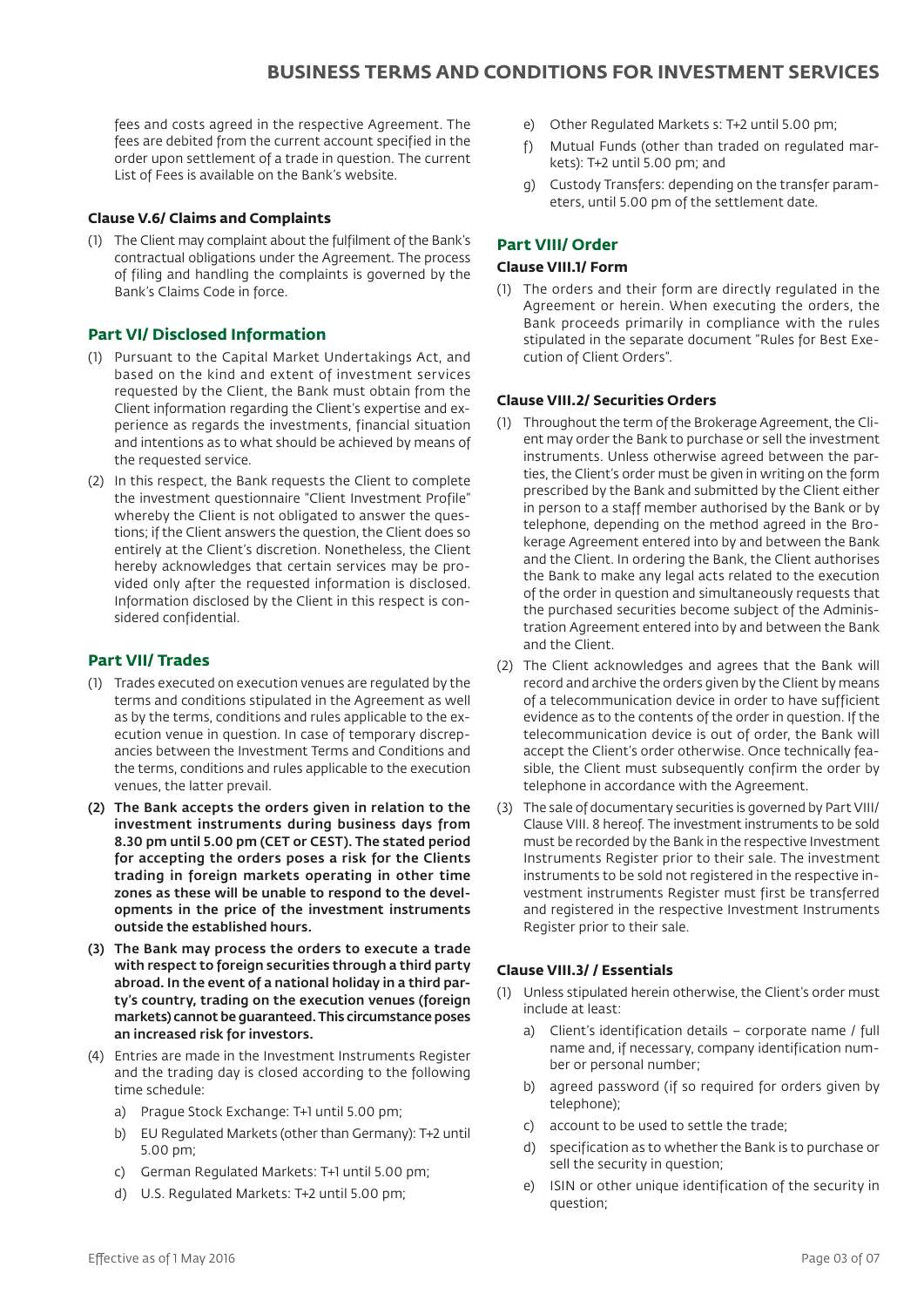- f) volume of the securities to be purchased or sold;
- g) price limit;
- h) start and expiry date; and
- i) specification as to what execution venue is to be used to execute the order.
- (2) The volume of the securities to be purchased or sold may be specified in terms of a number of the individual securities or a volume limit. In case of bonds, the volume must be established as an aggregate nominal value of the securities to be purchased or sold.
- (3) In the order, the Client may specify the lowest or highest price for which the investment instruments are to be sold or purchased. The price limit must correspond to the tick size for the respective execution venue. In case of bonds, the price limit must be stated as a percentage of the nominal value of the bond. In case of Client's failure to specify the price limit, the Bank proceeds in accordance with the Rules for Best Execution of Client Orders.
- (4) In case of Client's failure to specify the execution venue to be used to execute the order, the Bank proceeds in accordance with the Rules for Best Execution of Client Orders.
- (5) In case of Client's failure to specify the start and expiry date, the order is deemed valid once accepted by the Bank. In case of Client's failure to specify the expiry date, the order will be executed in the course of one trading day from the day the order is transmitted to the Bank. A trading day means a business day of the respective execution venue. Information about the validity of the order must comply with the terms and conditions of the respective execution venue.
- (6) In case of Client's failure to specify whether the order may be executed in part, the Client agrees that the order may be executed in part. The Client further acknowledges that that the order will at all times be executed in part if "all or nothing" execution of orders is not allowed on the respective execution venues.

#### **Clause VIII.4/ Changed or Cancelled Orders**

(1) Orders submitted to the Bank may be changed or cancelled by the Client. The orders, however, can be changed or cancelled only if unambiguously identified by the Client and if the orders in question can be changed or cancelled.

#### **Clause VIII.5/ Sufficient Amount**

(1) When ordering the Bank to purchase the securities, the Client might be requested by the Bank to deposit a sufficient amount in the agreed account in the amount corresponding to the volume of the submitted order (i.e. price limit x volume of the securities to be purchased + fee stipulated in the List of Fees or the last price on the respective execution venue x coefficient of 1.2 x volume of the securities to be purchased + fee stipulated in the List of Fees), The Client agrees that these funds may be blocked by the Bank and as such cannot be transacted with by the Client until the trade in question is settled (or as long as the order is binding).

#### **Clause VIII.6/ Rejected Orders**

(1) The Client's order must meet the requisite elements stipulated in the Agreement and in these Investment Terms and Conditions, must be entirely unambiguous and must be submitted to the Bank in the agreed manner, otherwise may be rejected by the Bank and not executed. The Bank is not liable for damage resulting from non-executed imprecise, incomplete or delayed orders; and neither for damage arising from an inaccurately or incompletely completed orders or altered or counterfeit documents, provided, that the Bank has proceeded with professional care. The Bank is not obligated to execute the order unless the Administration Agreement is entered into by and between the Bank and the Client.

- (2) The Bank may reject a telephone order without stating a reason; yet, the Bank must inform the Client that the telephone order was rejected.
- (3) The Bank likewise will not execute the order if, despite the Client's explanation, the Bank reasonably suspects that the market may be manipulated if the service is provided as ordered. Furthermore, the Bank does not have to execute the order, whether in full or in part, if a conflict of interest may arise between the Bank and the Client or in between the Clients. If a conflict of interest arises between the Bank and the Client, the Bank will always give preference to the Client's interests over those of its own. If a conflict of interest arises in between the Clients, the Bank ensures fair treatment of all Clients. Is so requested, the Bank further informs the Client as to the manner the conflict of interest was resolved.

#### **Clause VIII.7/ Confirmation**

(1) The Bank informs the Client about the concluded trades in the manner and periods stipulated in the Capital Market Undertakings Act and implementing regulations.

#### **Clause VIII.8/ Purchase/Sale of Documentary Securities**

- (1) Any documentary security ordered by the Client to be sold by the Bank must be submitted by the Client to the Bank undamaged together with all requisite elements, talon and coupon sheet; and cannot be transacted with by the Client throughout the binding period of the sale order given by the Client to the Bank with respect thereto.
- (2) The costs for depositing / collecting the documentary securities into / form the stock exchange depot are borne by the Client.
- (3) The Client trading in documentary securities agrees that these securities may be deposited in custody with third parties (see Part XII/ Clause XII. 5 hereof).

## **Part IX/ Settlement**

- (1) The trades are settled in accordance with the rules of the respective execution venue.
- (2) The sell trades in the securities are settled on the day of settlement of the respective execution venue. The settlement amount less the Bank's fees is transferred to the agreed account of the Client specified in the order whereby the payments are at all times made in the currency of the Client's account in question. If the account currency is other than the currency of the trade to be settled, the Bank will convert the amount using the Bank's bid-ask exchange rate valid on the day the trade has been concluded. Trades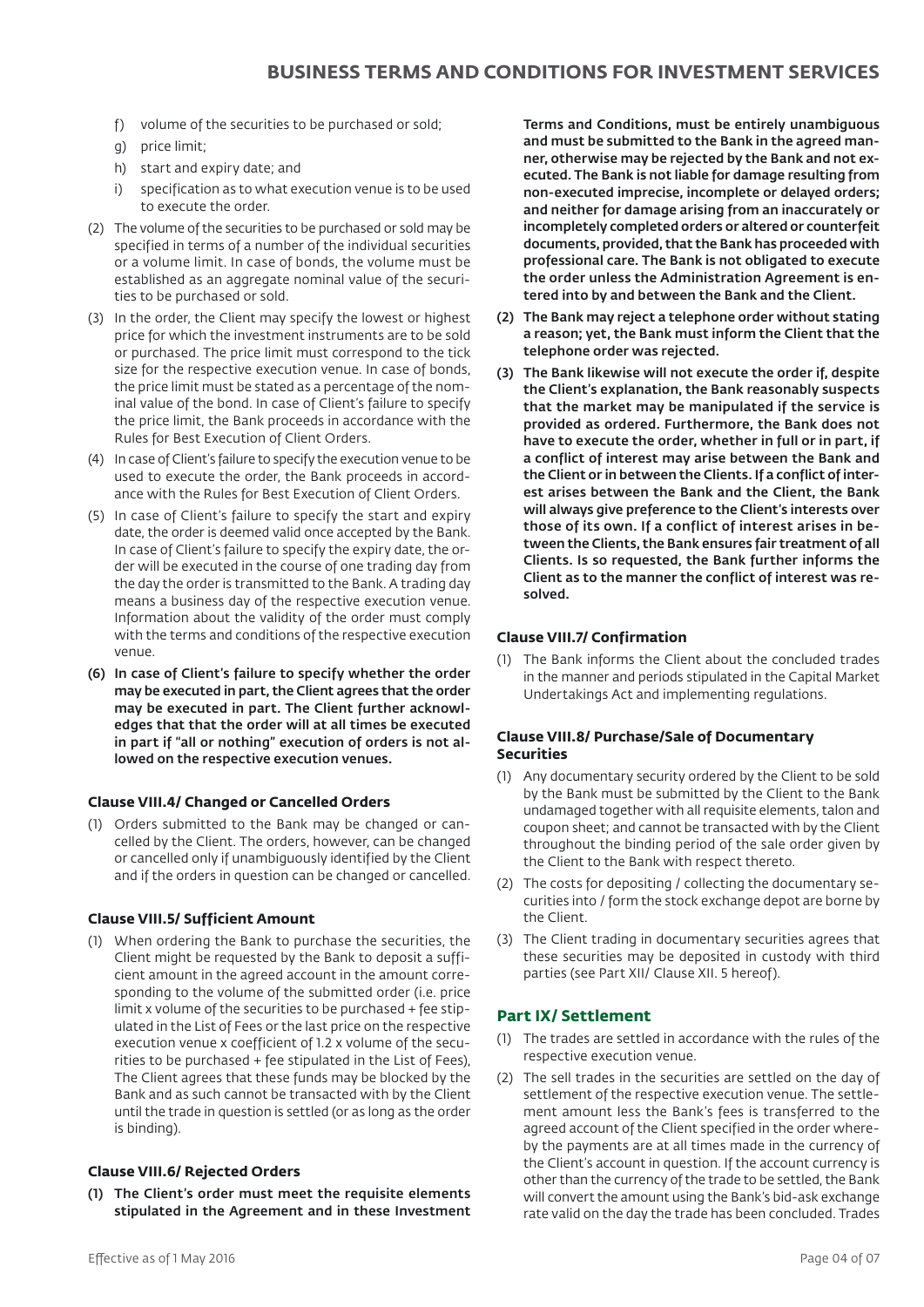settled by transfer to the Client's account opened with another bank are completed upon crediting the Client's account with a time delay corresponding to the standard time delay for noncash transfers of funds.

- (3) The purchase trades in the securities are settled on the day of settlement of the respective execution venue with the amount of settlement being debited from the Client's current account opened with the Bank specified in the order. If the account currency is other than the currency of the trade to be settled, the Bank will convert the amount using the Bank's bid-ask exchange rate valid on the day the trade has been concluded.
- (4) If, on the day of settlement, there are insufficient funds in the agreed account to cover the purchase of the securities, the Bank may debit the required amount from the current account in accordance with the General Business Terms and Conditions whereby the Client must pay debit interest on the outstanding amount as established for unauthorised overdraft on current accounts. The penalty interest rate announced by the Bank for unauthorised overdraft on current accounts is stipulated in List of Fees.
- (5) In case of delayed settlement of trades in the securities, the Bank takes necessary measures in order to accommodate the Client. The Bank assumes no liability for delays caused by a third party or for exchange loss. Any suspended trades (i.e. trades not properly settled within the standard deadline) are reported to the Client by the Bank together with information about the respective status and reasons. The Client is fully liable for the fact that unblocked securities designated for sale are recorded in the Client's account in the Securities Register. The Client is fully liable for any damage incurred due to incorrect specification of these accounts.

# **Part X/ Administration of Securities**

- (1) Under the Administration Agreement, the Bank acting in the capacity of the securities administrator – must, even if not so ordered by the Client, make the following legal acts necessary to exercise and maintain the Client's rights pertaining to the administered securities in question:
	- a) receive the profits from the securities (interest and dividends) and other Client's claims arising by virtue of the Client's ownership of the securities and credit the same to the agreed Client's account;
	- b) exercise the exchange rights pertaining to the securities (receive in custody the exchanged or split securities, dividends paid out in the form of shares, etc.); and
	- c) inform the Client about takeover bids, other bids or reorganisation of the security issuer's capital, preemption rights and subscription rights of which the Bank may learn.

Any other acts may be made only if specifically agreed in writing by and between the Client and the Bank.

(2) Any fees to be made to the Bank under the Administration Agreement as well as any proceeds from the securities and other claims of the Client arising by virtue of the Client's ownership of the securities will be debited from / credited to the agreed Client's account opened with the Bank. In case of multiple current accounts, the payments will be debited from / credited to any of the current accounts maintained in the currency of the amount to be debited / credited. If

none of the Client's current accounts is maintained in such currency, the Bank will convert the amount using the Bank's bid-ask exchange rate valid on the day the payment is debited / credited.

#### **Part XI/ Termination of Agreement, New Scope of Investment Instruments**

#### **Clause XI.1/ Agreements Terminated by Clients**

- (1) If terminating the Agreement entered into with the Bank, the Client must order the Bank to sell the Client's investment instruments or to transfer the Client's portfolio of investment instruments to another securities broker and do so within the period of notice. The Bank sells / transfers the investment instruments once it is ordered by the Client to do so.
- (2) If terminating the Agreement otherwise, the Client must proceed as stipulated in paragraph 1 above and do so within one month after the Agreement is terminated.

#### **Clause XI.2/ Agreements Terminated by Bank, New Scope of Investment Instruments**

- (1) If the Agreement is terminated by the Bank, the Client will be requested by the Bank to order the Bank to proceed as stipulated above in Clause XI.1/ Paragraph 1.
- (2) The Clients will be likewise requested to order the Bank to proceed also if the Bank stops offering any of the Investment Instruments whereby the Clients will be allowed to order the Bank to sell / transfer their investment instruments within four weeks after they have been informed about the changed offer of the investment instruments.

## **Clause XI.3/ Common Provisions**

- (1) Any orders to purchase the investment instruments not yet accommodated or accommodated only in part as at the day the Agreement is terminated cease to exist on the day the Bank sends the notice of withdrawal to the Client whereby the orders accommodated only in part cease to exist within the extent not yet accommodated.
- (2) The Bank will stop executing the Client's orders to purchase the investment instruments on the day the Bank sends the notice of withdrawal to the Client and on the days thereafter.
- (3) If not ordered by the Client to sell or transfer the Client's investment instruments at least one day before the period of notice expires, the Bank will sell the entire set of the investment instruments registered in the Client's account together with the Investment Instruments of other Clients failing to order the Bank. In doing so, the Bank will place a bulk order in the securities market and have those investment instruments sold at the current market price in accordance with the Rules for Best Execution of Client Orders.
- (4) Any orders submitted to the Bank after the deadline stipulated for submitting the orders will not be accepted and hence not executed by the Bank.
- (5) Any proceeds from the sale of such investment instruments will be converted into CZK using the Bank's bid-ask exchange rate valid on the day the trade is settled and transferred to the Client's account opened with the Bank / account opened with another domestic bank specified by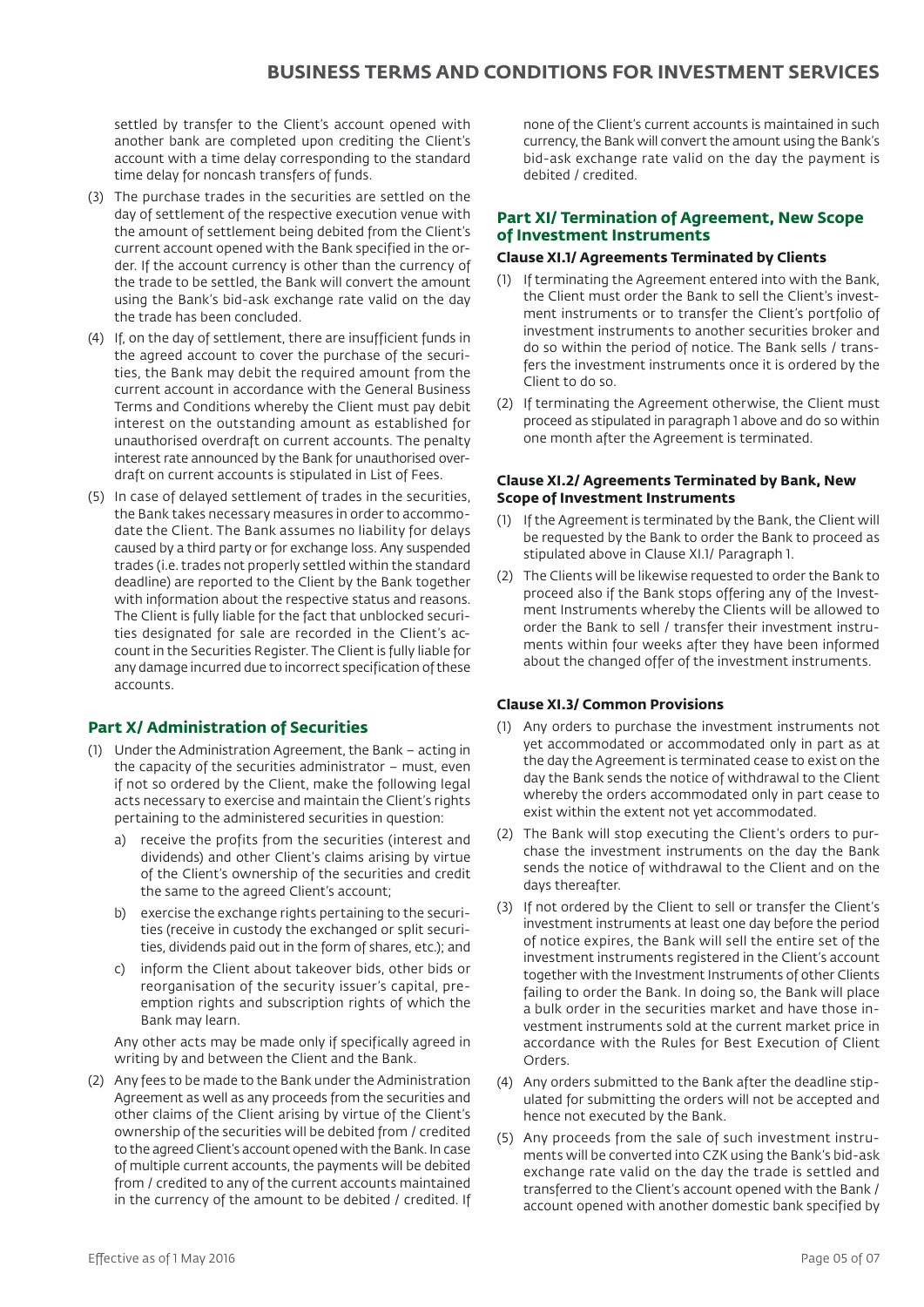the Client. Any Clients failing to specify the account / not having an account opened with the Bank will have the proceeds credited to the Bank's internal account with no interest accrued. The Client may request the Bank to disburse the amount credited and do so by way of submitting a written request bearing the Client's officially verified signature / request completed in the presence of Bank's staff.

# **Part XII/ Duty to Inform**

### **Clause XII.1/ Risks**

(1) Information about potential risks associated with the investment instruments is contained in the document "Description of Investment Instruments and Notification of Risks".

#### **Clause XII 2/ Incentives (Material Inducements)**

(1) Information about incentives that the Bank may accept from third parties for providing investment services in the best interest of all concerned parties is contained in the document "Incentives".

#### **Clause XII.3/ Securities Traders Guarantee Fund and Compensations**

- (1) The Bank participates in the guarantee scheme provided by the Securities Traders Guarantee Fund ("Fund"). Under the terms and conditions stipulated in the Capital Market Undertakings Act, the Fund compensates clients of security brokers for assets that these security brokers are unable to pay out to their clients due to their financial situation.
- (2) The Fund is a legal entity registered in the Commercial Register as a guarantee scheme compensating the clients of security brokers unable to fulfil obligations to their clients.
- (3) The Fund is not a state fund and as such it is not subject to the insurance regulations. The Fund is governed by a fivemember Board of Trustees appointed and removed by the Minister of Finance of the Czech Republic.
- (4) The Clients will be compensated by the Fund against a written notification issued by the Czech National Bank with respect to:
	- a) The Bank's inability, for reasons of the Bank's financial situation, to fulfil its statutory and contractual obligations to its Clients whereby the Bank is unlikely to fulfil its statutory and contractual obligations to its Clients within one year.
	- b) The bankruptcy declared on the Bank's property or another court decision in result of which the Bank's Clients cannot effectively demand that the Bank release their assets.
- (5) After being so notified, the Fund will publish in an appropriate manner together with the Czech National Bank:
	- a) the Bank's inability to fulfil its obligations;
	- b) the place, manner and period for claiming compensation and the initiation of compensation payments from the Fund; and
	- c) any other circumstances relating to the claims.
- (6) The Clients are compensated by the Fund for the assets that could not be released for reasons directly related to

the Bank's financial situation. The amount thereof is calculated as stipulated in the Capital Market Undertakings Act.

- (7) The Clients are compensated in CZK up to 90% of their assets that could not be released for reasons directly related to the Bank's financial situation, however, up to a maximum of EUR 20,000 (equivalent) per one Client.
- (8) The compensation is paid within three months after the registered claim is verified and the amount of such compensation calculated whereby this time limit may be extended by the Czech National Bank as per the Fund's request, however, no more than for three months.
- (9) The Client's right to receive compensation from the Fund lapses five years after the Client's claim for compensation from the Fund becomes due.
- (10) Compensations paid from the Fund are in no way designed to cover any exchange loss or issuer's failure to meet its duties and obligations (for example, repayment of bonds).
- (11) If so requested, the Bank provides the Client with additional information concerning the Fund.

## **Clause XII.4/ Deposit Insurance Fund**

(1) Any Client's claims from funds deposited in a current or other account opened with the Bank in connection with the provision of investment services are insured under Act No. 21/1992 Sb., governing the banks, as amended, and under the deposit claims insurance scheme organised by the Financial Market Guarantee System (Deposit Insurance Fund). Additional information about the insurance scheme is also available in the General Business Terms and Conditions and www.sberbank.cz/en/pojisteni-vkladu. If so requested, the Bank provides the Client with additional information concerning the Deposit Insurance Fund.

## **Clause XII.5/ Protection of Clients' Assets**

- (1) Client's funds at the Bank are held separately from the funds of other Clients and from the Bank's own funds.
- (2) The Investment Instruments arranged by the Client and the Client's claims against the Bank from related deposits are protected under the Capital Market Undertakings Act whereby the latter are further protected also under Act No. 21/1992 Sb., governing the banks, as amended.
- (3) The Bank maintains the financial instruments received from individual Clients separately from its own assets. At the same time, the Bank maintains the Client's investment instruments in individual asset accounts.
- (4) The Client's Investment Instruments may also be maintained on behalf of the Bank by a third party. When selecting a third party and entering into a custody and administration agreement in respect of these investment instruments, the Bank proceeds with due professional care. The Bank takes into account and regularly checks the qualification and credibility of third parties in the market as well as the provisions of generally binding legal regulations and market practices related thereto that could have a negative impact on the Clients' rights pertaining to the investment instruments.
- (5) In order to protect the Clients' rights pertaining to the investment instruments, the Client's Investment Instruments are maintained separately from the investment instruments of such third party as well as those of the Bank.